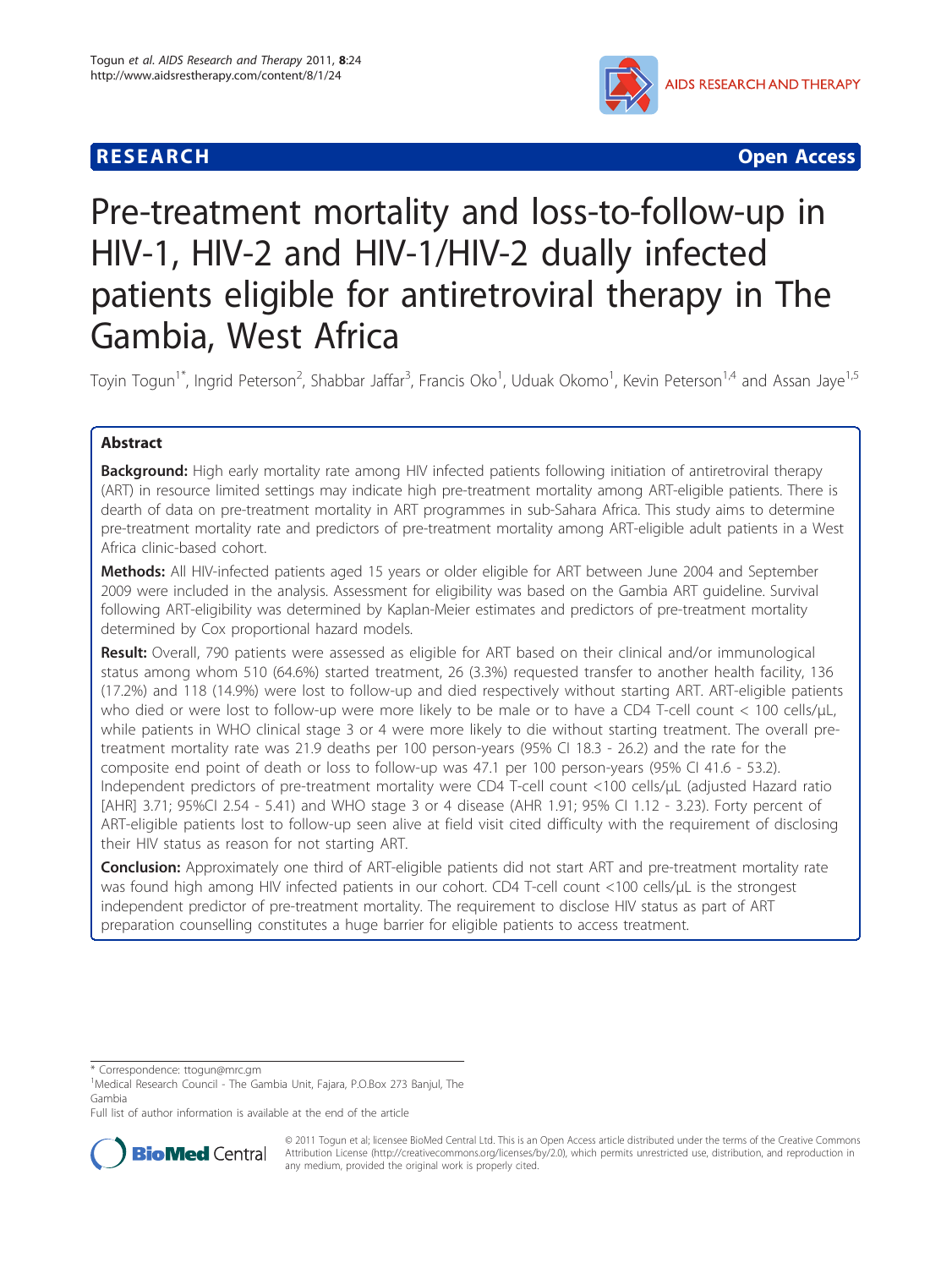## Introduction

It is estimated that nearly 37% of people eligible for Antiretroviral therapy (ART) in sub-Sahara Africa were able to access the life saving medicines in 2009 [[1\]](#page-7-0). This increase in availability of ART has, without doubt, impacted positively on the prognosis of HIV/AIDS patients in sub-Sahara Africa with reductions in mortality rate when compared with previous reports in untreated patients [[2](#page-7-0)]. However, data emanating from ART programmes are suggesting that significant programmatic challenges are emerging with the rapid-scale up of ART in low-income settings. While several studies have reported a relatively high mortality rate among patients in the first year of ART initiation [\[3](#page-7-0)-[8](#page-7-0)], it has been suggested that the very high mortality rates recorded during the initial months of ART may well reflect a high pre-treatment mortality rate among ARTeligible individuals [[9\]](#page-7-0).

There are few data on mortality during the interval between enrolment of ART-eligible HIV-infected adult patients into ART programmes and initiation of treatment in sub-Sahara Africa, and none from the West African region. Information on pre-treatment mortality of ART-eligible HIV infected patients is not routinely collected in most ART programmes in Africa as programme evaluation is most often based on number of patients who start and remain on treatment. The aim of this analysis is to investigate pre-treatment loss to follow-up and to determine mortality rates and predictors of mortality among HIV infected patients who are eligible for ART but have yet to start treatment in the HIV clinic of the Medical Research Council (MRC) The Gambia Unit in Fajara, The Gambia - West Africa.

#### Methods

The prevalence of HIV-1 and HIV-2 in The Gambia was estimated to be 1.6% and 0.4% respectively from the 2008 national sentinel surveillance [\[10](#page-7-0)], and ART coverage is estimated at 19% [[1](#page-7-0)]. The MRC HIV clinical cohort which started in 1986 enrolled more than 2000 HIV-positive adults on regular active follow-up. Subjects aged 15 yrs or older diagnosed at, or referred to, the HIV clinic of MRC The Gambia Unit were invited to join the sero-prevalent prospective cohort based on an informed consent as previously described [[11](#page-7-0)]. This clinic is situated in an urban area close to the capital city of Banjul, but serves a diverse population of patients including those from rural areas, being a national referral center for HIV care in The Gambia.

At recruitment, data on demographic characteristics, social history and address are collected. A baseline assessment is conducted including determination of clinical stage, complete blood count, biochemistry, chest radiograph and measure of CD4 cell count for all newly diagnosed HIV-positive patients, while routine laboratory monitoring including CD4 T-cell count is done every 6 months or earlier if clinically indicated. Patients are seen at least once every three months by physicians for follow-up clinical assessment and treatment and/or prophylaxis for common opportunistic infections including Cotrimoxazole (Septrin) prophylaxis. The clinic medical team includes a specialist HIV physician and research clinic physicians with at least four years post qualification experience. This clinic uses an electronic registration system and a longitudinal, doubleentry data capturing system. All treatments, including antiretroviral therapy, and treatment monitoring are provided free of charge and the patients also receive reimbursement of their transport cost to and from the clinic at every clinic visit including counselling sessions whether on ART or not. Patients who do not come to the clinic for at least 90 days beyond their last scheduled appointment are considered lost to follow-up and are visited at home by trained field workers to ascertain survival status or change of address; if found alive, they are offered reinforced counselling and asked to return to the clinic.

#### Selection for Antiretroviral therapy

Combination ART became available in The Gambia in September 2004 through the Global Fund for AIDS, Tuberculosis and Malaria (GFATM), however MRC HIV clinic started providing information on ART to patients in the cohort and assessing them for ART eligibility at the planning phase for introduction of ART in June 2004. Adult patients were considered eligible for ART based on the Gambian National ART guideline [[12](#page-7-0)], which includes: (1) WHO clinical stage 4 disease irrespective of CD4 T-cell count; (2) CD4 T-cell count <200 cells/μL irrespective of clinical stage; or (3) WHO clinical stage 2 or 3 with CD4 cell count<350 cells/μL. Patients already in the cohort with at least a two year history of follow-up were screened by their CD4 T-cell counts and those potentially eligible were offered ARTspecific counselling. Although priority for ART was initially given to patients who had been in the cohort for at least two years, this prioritization ended within the first year of ART availability as MRC The Gambia had the capacity to counsel and initiate other eligible patients from the cohort. As a result, assessment for ART became an established clinic practice with other patients offered ART counselling as a part of routine clinic care. The MRC HIV clinic eventually became the largest provider of ART in the country with responsibility for care and follow-up of approximately 50% of all HIV-infected adults on ART in The Gambia.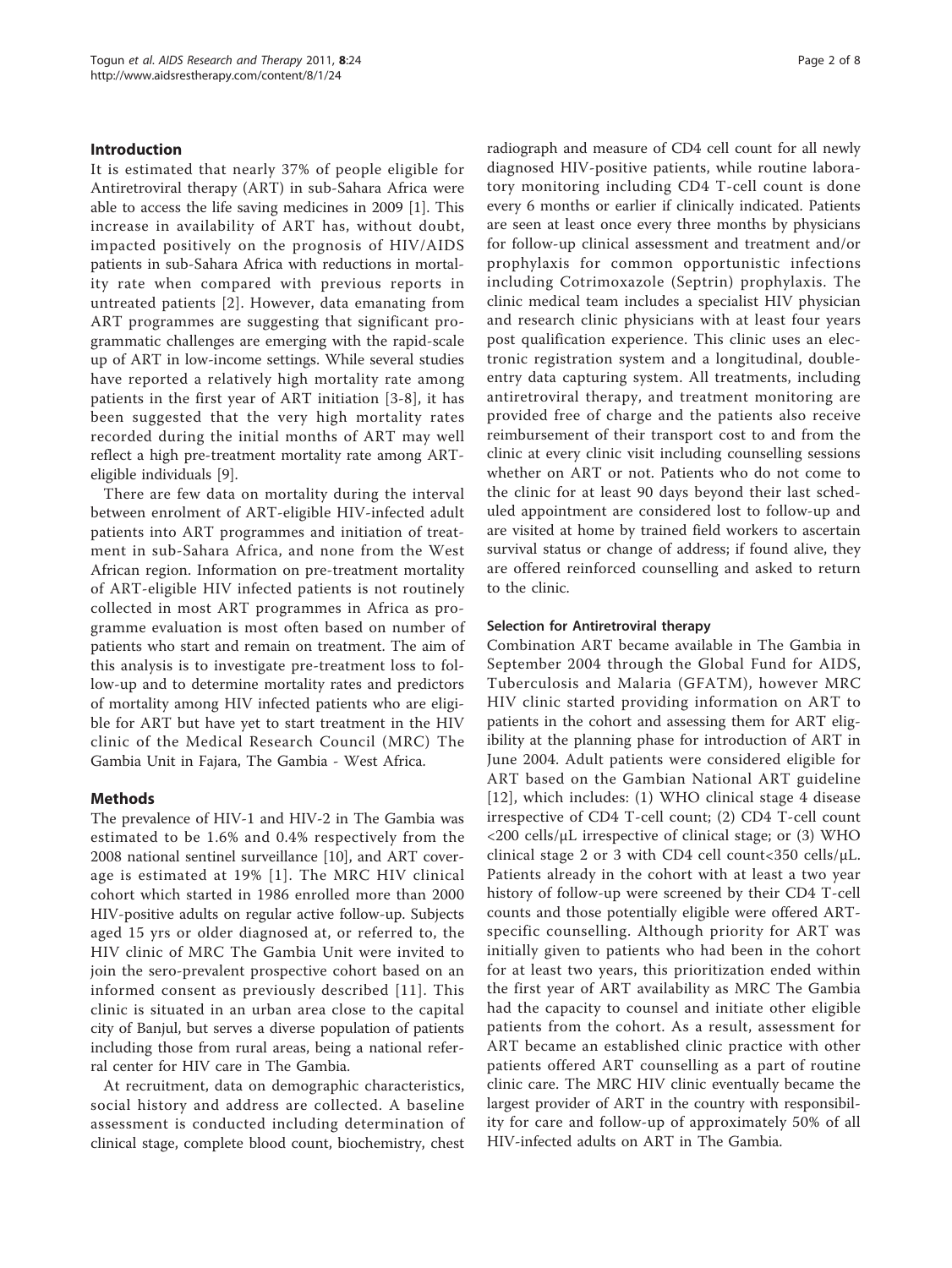#### Antiretroviral therapy counselling

Antiretroviral therapy counselling, by policy, consists of four one-on-one counselling sessions lasting over three to six weeks, at the end of which patients are required to bring in a treatment supporter who is aware of their HIV-status. Patients who complete the standardized ART-counselling are presented to the national ART Eligibility Committee that meets twice every month for approval to start ART. This committee reviews the patient's clinical and social history and understanding of the pre-ART counselling as assessed by the counsellor.

#### Statistical analysis

All HIV infected patients aged 15 years or older assessed as eligible for ART from June 2004 to September 2009 were included in the analysis. Distributions of categorical variables were compared between the four possible outcomes i.e.[a]start treatment; [b] transfer; [c] loss to followup; or [d] death by chi square statistics or Fishers exact test as appropriate. Quantitative variables with non-normal distribution were compared using Kruskall-Wallis non-parametric test. For the survival analysis, only patients assessed as eligible for ART up to 30 September 2009 were included and the end of observation period was 30 April 2010. Follow-up duration in person-time was calculated from the date patients were accessed as eligible for ART based on their clinical and/or immunological criteria. Patients who started anti-retroviral therapy were rightcensored on the date treatment started. Patients who were lost to follow-up or requested for transfer were followed through to the date of last clinic visit or transfer, respectively. Patients who died were followed to their date of death if known or date last seen alive. Independent risk factors for death were determined by fitting univariate and multivariable Cox proportional hazard regression models. Survival following ART-eligibility was determined and compared between groups using Product-limit (Kaplan-Meier) estimates with log rank tests and summarized by mortality rates reported per 100 person-years. All statistical analyses were done with STATA release 11.1 software (STATA Corp, USA) and statistical significance defined as a p-value of less than 0.05 (2-sided).

# Results

# Baseline characteristics

Of the 2645 HIV-infected adult patients seen at the MRC HIV clinic between June 2004 and September 2009, 790 were found to be eligible for ART and were enrolled for ART preparation counselling (Figure 1). The median age and median CD4 T-cell count at ART-

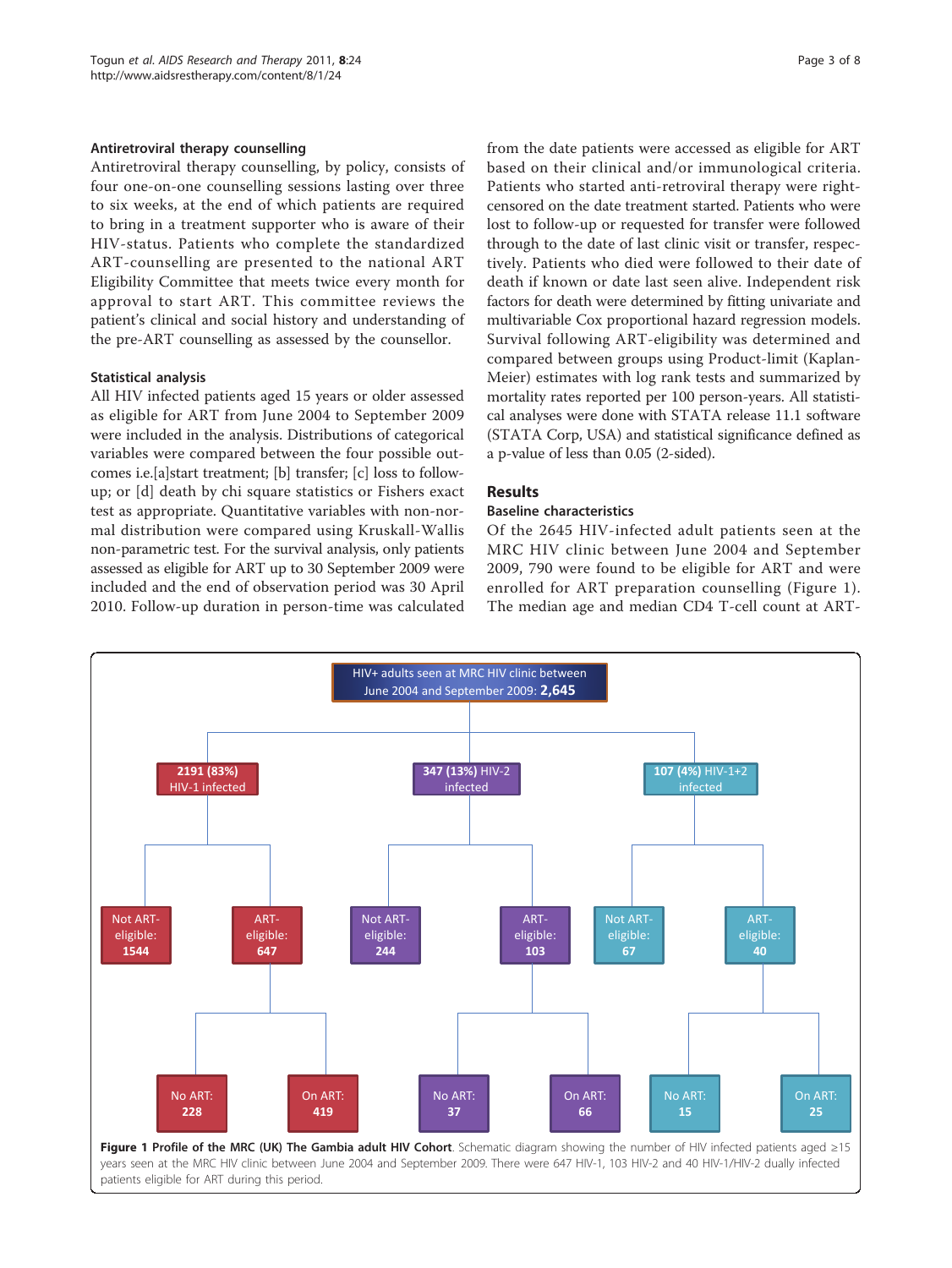eligibility was 37 years (IQR: 30 - 44 years) and 150 cells/μL (IQR: 70 - 220 cells/μL) respectively, while 539 patients (68.2%) were female. There were 647 (81.9%) HIV-1, 103 (13.0%) HIV-2 and 40 (5.1%) HIV-1/HIV-2 dually infected patients. Sixty-five (9.0%) of the 723 patients who had WHO clinical staging recorded were in stages 3 or 4, while 217 (45.5%) of 477 with occupation data were unemployed.

Of all the ART-eligible patients, 510 (64.6%) started treatment in our programme, 26 (3.3%) patients voluntarily requested to be transferred to another HIV care facility without starting treatment in our programme, 136 (17.2%) and 118 (14.9%) were lost to follow-up and died respectively without starting treatment. Age, HIV type and occupational status were not significantly associated with the outcomes but there were significant differences by gender, CD4 T cell count and WHO clinical stage (Table 1). ART-eligible patients who were lost to follow-up or died before starting treatment were significantly more likely to be male or have a lower median CD4 T cell count, while patients in WHO stage 3 or 4 are more likely to die before starting treatment.

#### Survival analysis

Overall, 118 (14.9%) ART-eligible patients died without starting treatment while 136 (17.2%) were lost to followup. The overall pre-treatment mortality rate was 21.9 per 100 person-years (95% CI 18.3 - 26.2), while the rate for the composite endpoint of death or loss to follow-up was 47.1 per 100 person-years (95% CI 41.6 - 53.2). Among patients who started ART, the median interval between ART eligibility and initiation of treatment was 4.3 months. The median survival following ART eligibility for patients who died without starting treatment was 6.7 months with almost all the deaths occurring at home, while the median duration following

|  |  |  | Table 1 Associations of baseline characteristics with the outcomes among 790 ART-eligible patients |  |  |  |  |  |  |
|--|--|--|----------------------------------------------------------------------------------------------------|--|--|--|--|--|--|
|--|--|--|----------------------------------------------------------------------------------------------------|--|--|--|--|--|--|

| Variable                 | <b>Started ART</b> | <b>Transferred</b> | <b>LTFU</b>   | <b>Died</b>  | p-value                           |
|--------------------------|--------------------|--------------------|---------------|--------------|-----------------------------------|
| Total ( $n = 790$ )      | 510 (64.6)         | 26(3.3)            | 136 (17.2)    | 118 (14.9)   |                                   |
| Sex: $(n = 790)$         |                    |                    |               |              |                                   |
| Male                     | 149 (59.4)         | 5(2.0)             | 48 (19.1)     | 49 (19.5)    | $0.025^{+}$                       |
| Female                   | 361 (67.0)         | 21(3.9)            | 88 (16.3)     | 69 (12.8)    |                                   |
| Age: $(n = 790)$         |                    |                    |               |              |                                   |
| Median in yrs (IQR)      | 37 (30, 44)        | 35 (28, 47)        | 36 (29, 44)   | 37 (31, 45)  | $0.549^{6}$                       |
| $<$ 30                   | 116 (62.7)         | 8(4.3)             | 36 (19.5)     | 25 (13.5)    | 0.870 <sup>‡</sup>                |
| $30 - 40$                | 217 (66.1)         | 10(3.1)            | 51 (15.6)     | 50 (15.2)    |                                   |
| >40                      | 177 (63.9)         | 8(2.9)             | 49 (17.7)     | 43 (15.5)    |                                   |
| HIV type: $(n = 790)$    |                    |                    |               |              |                                   |
| $HIV-1$                  | 419 (64.8)         | 18(2.8)            | 114 (17.6)    | 96 (14.8)    | $0.526^{\Omega}$                  |
| $HIV-2$                  | 66 (64.0)          | 7(6.8)             | 15 (14.6)     | 15 (14.6)    |                                   |
| HIV-dual                 | 25(62.5)           | 1(2.5)             | 7(17.5)       | 7(17.5)      |                                   |
| CD4 count: $(n = 788)$   |                    |                    |               |              |                                   |
| Median in cells/ml (IQR) | 150 (80, 240)      | 235 (190, 290)     | 130 (65, 200) | 95 (40, 172) | 0.0001 <sup>6</sup>               |
| < 100                    | 149 (57.8)         | 2(0.8)             | 49 (19.0)     | 58 (22.4)    | $<$ 0.001 $^{\ddagger}$           |
| $\geq 100$               | 361 (68.1)         | 24(4.5)            | 87 (16.4)     | 58 (11.0)    |                                   |
| Occupation: $(n = 477)$  |                    |                    |               |              |                                   |
| Employed                 | 161(61.9)          | 9(3.5)             | 45 (17.3)     | 45 (17.3)    | $0.074$ <sup><math>+</math></sup> |
| Unemployed               | 154 (71.0)         | 4(1.8)             | 37 (17.1)     | 22(10.1)     |                                   |
| WHO stage: $(n = 723)$   |                    |                    |               |              |                                   |
| 1 or 2                   | 425 (64.6)         | 21(3.2)            | 115(17.5)     | 97 (14.7)    |                                   |
| 3 or 4                   | 33 (50.8)          | 3(4.6)             | 10(15.4)      | 19 (29.2)    | 0.018 <sup>‡</sup>                |

Unless otherwise indicated, data are No. (%) of patients in each outcome category

‡Chi-square test

Ω Fishers exact test

§ Kruskall-Wallis test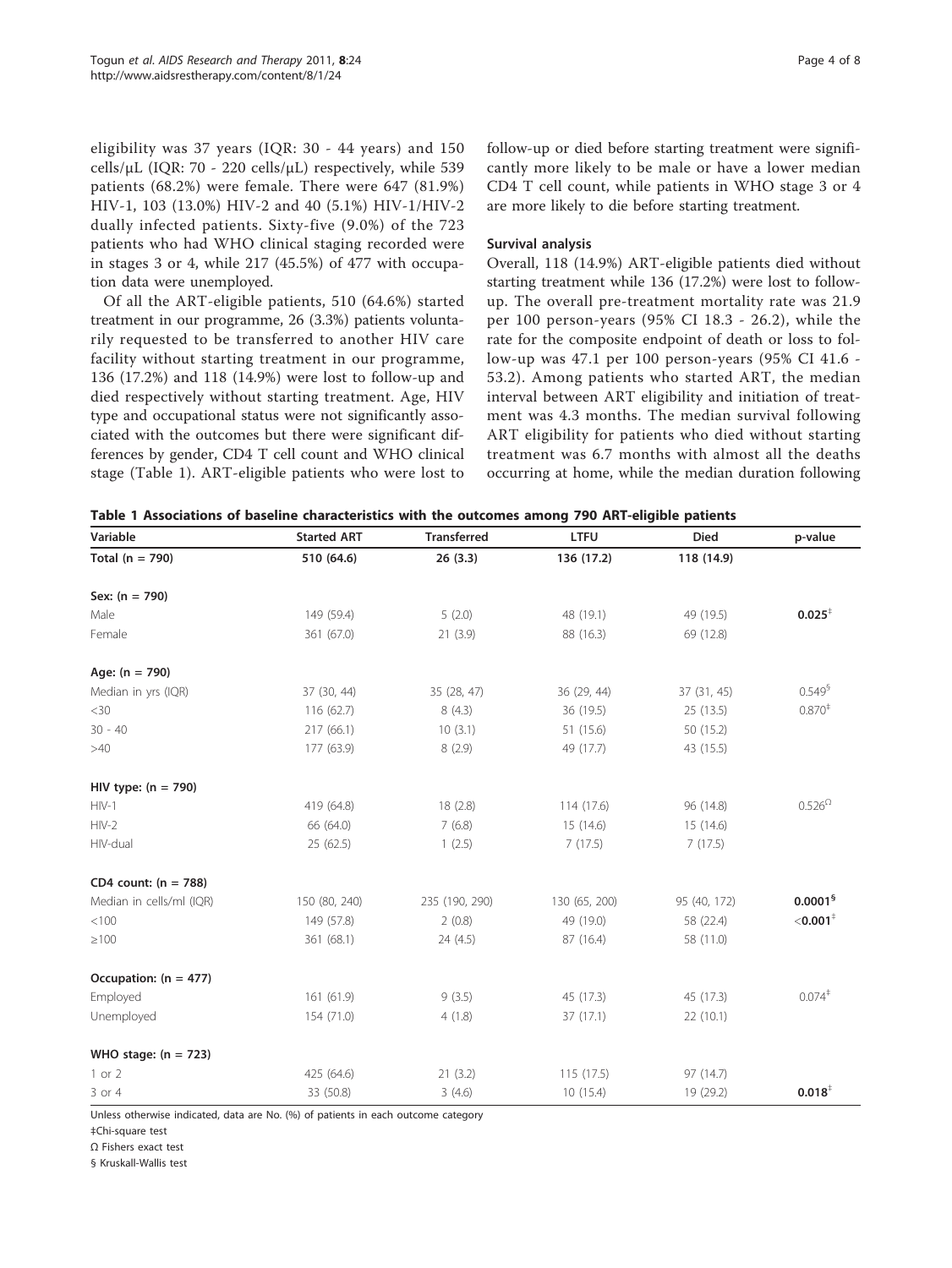ART eligibility for patients who were lost to follow-up was 5.4 months.

In the univariate analysis, male sex, CD4 T-cell count < 100 cells/μL and WHO stage 3 or 4 were all significantly associated with pre-treatment mortality but there was no significant difference in the risk of dying before treatment by HIV type (Table 2). The unadjusted Hazard Ratio for death was 3.69 (95% CI 2.55 - 5.35) for patients with CD4 T-cell count <100 cells/μL compared with≥100 cells/μL. Figure [2](#page-6-0) depicts the Kaplan-Meier survival probabilities overall and by baseline CD4 T-cell count, WHO clinical stage at ART eligibility and sex. The graphs show significant unadjusted associations between CD4 T-cell count (log rank test,  $p < 0.001$ ), WHO clinical stage (log rank test,  $p = 0.002$ ) and sex (log rank test,  $p = 0.032$ ) and mortality risk from the time of being assessed as ART-eligible. In the multivariable Cox proportional hazard model, significant independent predictors of pre-treatment mortality were CD4 T-cell count <100 cells/μL and WHO stage 3 or 4. CD4 T-cell count <100 cells/μL is the strongest independent

predictor of pre-treatment mortality among ART-eligible patients - the Adjusted Hazard Ratio (AHR)for death was 3.71 (95% CI 2.54 - 5.41) for CD4 T-cell count <100 cells/μL compared to CD4 T-cell count≥100 cells/ μL and 1.91 (95% CI 1.12 - 3.23) for being in WHO stage 3 or 4 relative to WHO stage 1 or 2. The proportional hazard assumption is valid in all univariate and the multivariable Cox proportional hazard regression models.

## ART-eligible patients who were lost to follow-up without starting treatment and not known to have died

Home visit of patients who are considered lost to follow-up is done as part of routine clinic practice to ascertain survival status or change of address. Table [3](#page-6-0) shows the finding at field visits of the 136 ART-eligible patients who were lost to follow-up without starting treatment and were not known to have died. Forty percent did not complete the ART-counselling because of difficulty in disclosing their HIV status while 10% said they do not want antiretroviral therapy.

| Table 2 Univariate and multivariable Cox proportional hazard models of baseline characteristics and risk of pre- |  |  |  |
|------------------------------------------------------------------------------------------------------------------|--|--|--|
| treatment mortality in ART-eligible patients"                                                                    |  |  |  |

|                         |             | Univariate analysis             |         | Multivariable analysis <sup>®</sup> |         |  |
|-------------------------|-------------|---------------------------------|---------|-------------------------------------|---------|--|
|                         |             | Hazard ratio for death (95% CI) | P       | Hazard ratio for death (95% CI)     | P       |  |
| Sex: $(n = 789)$        |             |                                 |         |                                     |         |  |
| Male                    | 251 (31.8%) | 1.49 (1.03, 2.15)               | 0.036   | 1.40 (0.95, 2.07)                   | 0.092   |  |
| Female                  | 538 (68.2%) | 1.0                             |         | 1.0                                 |         |  |
| Age: $(n = 789)$        |             |                                 |         |                                     |         |  |
| $<$ 30                  | 185 (23.5%) | 1.0                             |         | 1.0                                 |         |  |
| $30 - 40$               | 327 (41.4%) | 1.10(0.68, 1.78)                |         | 1.19 (0.72, 1.98)                   |         |  |
| >40                     | 277 (35.1%) | 1.09(0.67, 1.80)                | 0.914   | 1.15(0.67, 1.95)                    | 0.784   |  |
| HIV type: $(n = 789)$   |             |                                 |         |                                     |         |  |
| $HIV-1$                 | 647 (82.0%) | 1.0                             |         |                                     |         |  |
| $HIV-2$                 | 103 (13.1%) | $0.73$ $(0.42, 1.26)$           |         |                                     |         |  |
| HIV-dual                | 39 (4.9%)   | 1.07 (0.49, 2.31)               | 0.484   |                                     |         |  |
| CD4 count: $(n = 787)$  |             |                                 |         |                                     |         |  |
| < 100                   | 258 (32.8%) | 3.69 (2.55, 5.35)               | < 0.001 | 3.71 (2.54, 5.41)                   | < 0.001 |  |
| $\geq 100$              | 529 (67.2%) | 1.0                             |         | 1.0                                 |         |  |
| Occupation: $(n = 476)$ |             |                                 |         |                                     |         |  |
| Employed                | 260 (54.6%) | 1.0                             |         |                                     |         |  |
| Unemployed              | 216 (45.4%) | $0.61$ $(0.37, 1.02)$           | 0.068   |                                     |         |  |
| WHO stage: $(n = 722)$  |             |                                 |         |                                     |         |  |
| $1$ or $2$              | 657 (91.0%) | 1.0                             |         | 1.0                                 |         |  |
| 3 or 4                  | 65 (9.0%)   | 2.13 (1.30, 3.49)               | 0.006   | 1.91 (1.12, 3.23)                   | 0.017   |  |

¶ Proportional hazard assumption is valid in all univariate and the multivariable Cox proportional hazard models.

Ф Adjusting for Sex, Age, CD4 count category and WHO stage. Occupation was not included in the multivariable model because it was not significant in the univariate analysis; neither does it change the model significantly.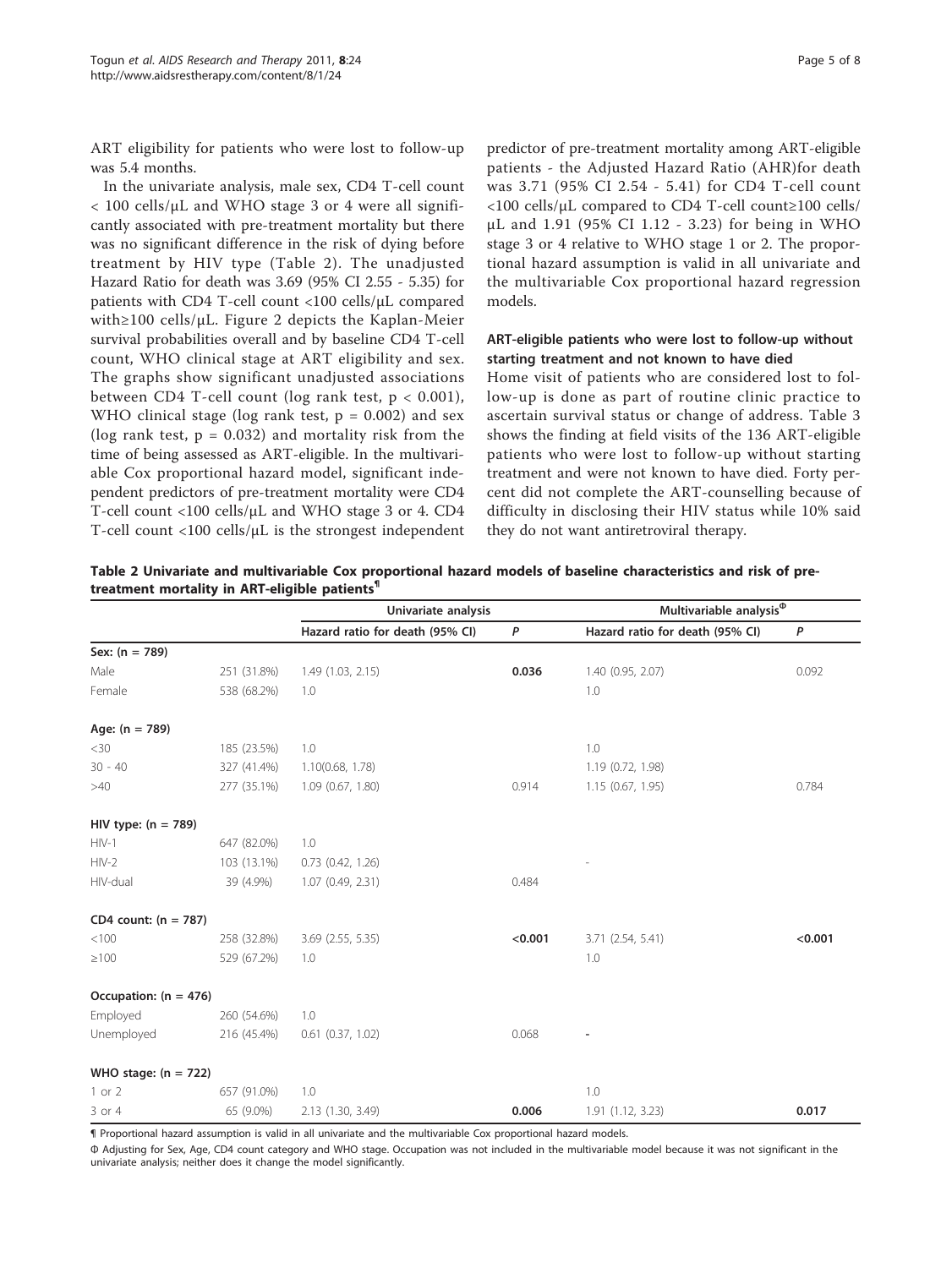#### **Discussion**

The reports of high early mortality rate following initiation of ART in resource limited settings [[3-8](#page-7-0)] may indicate high pre-treatment mortality rate. However, there are more reports on clinical outcomes following initiation of treatment in ART programmes in sub-Saharan Africa. Our study reports pre-treatment mortality and losses to follow-up among ART-eligible patients who have yet to start treatment in a West African clinicbased cohort. Overall, 32.1% of all ART-eligible adults from our cohort did not start the potentially life saving treatment. This figure is considerably higher than figures reported from the few available data from southern and East Africa: a retrospective cohort in Durban, South Africa reported 16.4% pre-treatment loss to care [[13](#page-7-0)]; two retrospective cohort studies from Malawi separately reported that 14% and 25.5% of ART-eligible individuals did not start ART [[14](#page-7-0),[15\]](#page-7-0); and another study from Uganda shows that a quarter of subjects eligible for ART did not initiate on ART [[16](#page-7-0)]. In our cohort, 136 (17.2%) of the 790 ART-eligible patients were lost to follow-up while 118/790 (14.9%) died before treatment could be initiated. The overall pre-treatment mortality rate was 21.9 deaths per 100 person-years with majority of the deaths occurring at home. In this analysis, 26% of patients who were lost to follow-up were 'not found at field visit' and 8% were said to have 'relocated out of The Gambia.' This suggests that our pre-treatment mortality rate is likely to be an underestimate because many of these patients who could not be traced or relocated outside of The Gambia may have died.

The median CD4 T cell count of the ART-eligible individuals is 150 cells/ $\mu$ L indicating that many of the patients were at an advanced stage of immunosuppression by the time they were to start ART. Although ours is a prospective cohort, this observation shows that many of the patients were at an advanced disease stage by the time they were either diagnosed at, or referred to, the MRC HIV clinic especially following the intense nationwide campaign and publicity when ART became available in The Gambia. Those ART-eligible patients who died or were lost to follow-up are more likely to have a low baseline CD4 T cell count compared with those who started treatment or requested to be transferred to another health care facility. Baseline CD4 T cell count  $\langle 100 \text{ cells/}\mu\text{L}$  is the strongest independent predictor of death among ART-eligible subjects in this cohort: patients with CD4 T cell count <100 cells/μL have more than three times the risk of dying before starting treatment compared with those with CD4≥count 100 cells/μL. Therefore, a low baseline CD4 count is not only a risk factor for early mortality following initiation of ART as have been variously reported [[3](#page-7-0)-[8](#page-7-0)], but it is also a significant cause of death among ART-eligible individuals before treatment could be initiated. The median duration of about four months between the time patients are accessed as ART eligible and initiation of treatment is unacceptably long and this probably reflects the time taken for preparation of patients for ART and the need to seek approval from a centralized national eligibility committee before treatment could be started. Given the severity of immunosuppression at baseline, this delay in starting treatment could contribute to pre-treatment mortality as many patients might not be able to complete the counselling session due to ill-health. This further highlights the operational research question about how to balance preparation of ART-eligible patients for life-long ART with the aim for higher survival rate during the process and for optimal treatment success. In addition, there is the need to identify new service delivery models that will increase the uptake of HIV counselling and testing services thereby ensuring earlier diagnosis of HIV infection and initiation of ART.

The WHO clinical stage 3 or 4 was also an independent predictor of pre-treatment mortality in our study. Although studies in routine service delivery settings have reported a low sensitivity of WHO clinical staging in assessing patient's eligibility for ART [[17,18\]](#page-7-0), our data suggest that it is an important clinical assessment tool and we therefore advocate for the development of better training materials for ascertainment and diagnosis of common clinical conditions that will contribute to more accurate staging of HIV disease. This will be of importance in the realm of intensified efforts at scaling up access to ART when CD4 T cell counting monitoring is limited in peripheral health centres and there is advocacy for 'task-shifting' of HIV care to allied health care workers [\[19,20\]](#page-7-0).

Importantly, losses to follow-up following ART-eligibility and risk of death were not correlated in our study to unemployment or lack of economic means to access care (e.g. transportation fare). None of our ART-eligible patients who were lost to follow-up and found alive at field visits cited difficulty with transport cost as a hindrance to seeking care, which reflects the longstanding practice of reimbursement of transport cost of our patients to and from every clinic visitation and the fact that all treatment and investigations are provided free of charge. This finding contrast with the report from Durban, South Africa where unemployed patients were twice as likely to be lost to care before ART initiation in the user-fee paying hospital [[13](#page-7-0)], as well as the report from Uganda where 44% of ART-eligible patients lost to follow-up in this community based clinic did not start ART because they were unable to afford transport cost [[16\]](#page-7-0). Our higher figure of pre-treatment attrition (death and loss to follow-up) when compared to these studies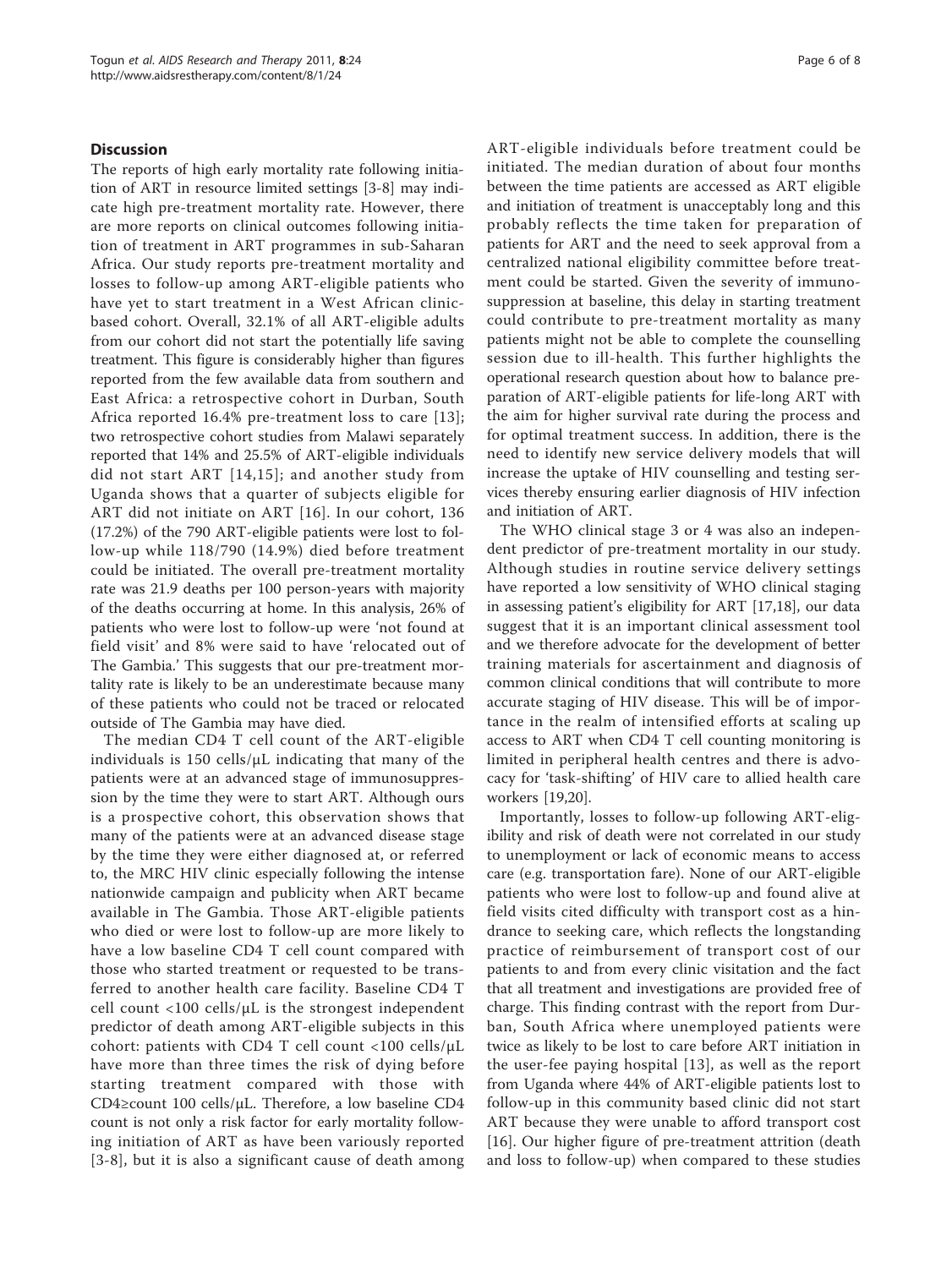<span id="page-6-0"></span>

could therefore be attributed more to the operational delivery system and policies that result in delay in access to ART.

The finding that 40% of our ART-eligible patients who were lost to follow-up cited the requirement for 'disclosing' their HIV status to a family member or friend as their reason for not starting ART is of immense

Table 3 Outcomes of tracing of the 136 ART-eligible patients who were considered lost to follow-up and not known to have died

| <b>Results</b>                                                    | No.         |
|-------------------------------------------------------------------|-------------|
| Did not complete ART preparation because of "disclosure"<br>issue | 54<br>(40%) |
| Subject has relocated out of The Gambia                           | 11 (8%)     |
| Receiving care in another health care facility                    | 4 (3%)      |
| Has opted for traditional treatment                               | 4(3%)       |
| "Don't want Antiretroviral therapy"                               | 14<br>(10%) |
| Not found at field visit                                          | 35<br>(26%) |
| Subject gave no reason but refused to attend clinic               | 14<br>(10%) |

significance. This suggests the extent of fear in patients to be rejected and reflects the presence of stigmatization and discrimination against HIV infected persons in the community despite all the many years of awareness and the availability of life saving treatment. Additionally, this figure could likely be an underestimate because a separate 20% of ART-eligible patients lost to follow-up either gave no reason for not completing the ART preparation counselling or stated that they do not want ART. It is our view therefore that greater effort should be put into programmes aimed at countering stigmatization and promoting stronger community participation in ART programmes. Additionally, the need for "disclosure" as a requirement before initiating ART should be revisited or relaxed especially in settings where there might be widespread stigmatization while efforts at countering such are scaled-up.

# Conclusion

Our study that was conducted in the largest ART delivery centre in The Gambia has revealed that a high proportion (one third) of ART-eligible HIV infected patients were not able to start ART and accounted for a